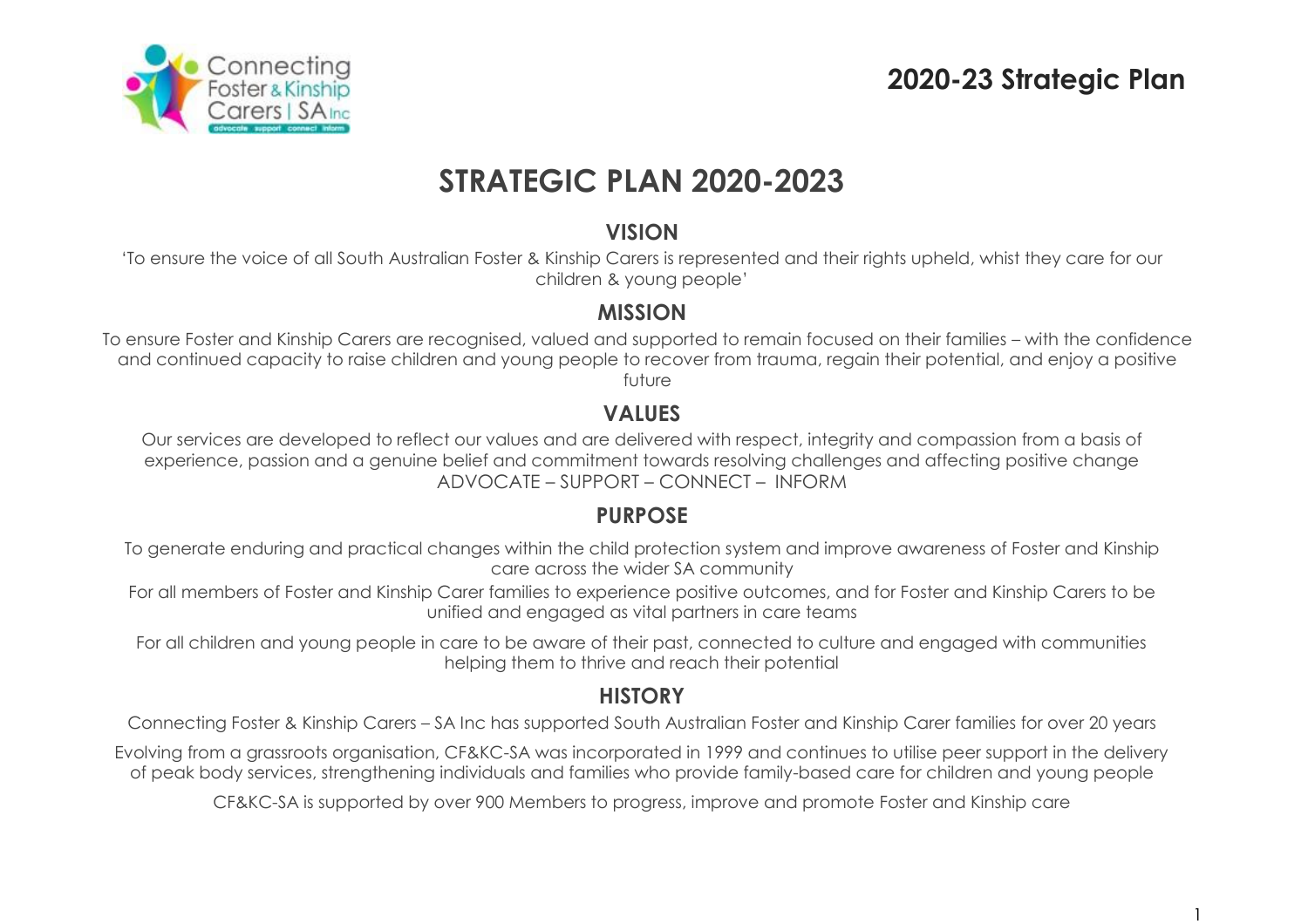



## **CF&KC-SA Strategic Priorities**

## **Our Carer Community**

- We want every person who takes on the important responsibility to provide Foster and Kinship care to be focused on theirfamily
- $\triangleright$  We want to empower families to live their daily lives to the fullest and plan for the future
- We want Foster and Kinship Carer families to be up-to-date and informed about changes and reforms, laws and processes to know their rights and to access their rights
- ▶ We want Foster and Kinship Carers to know someone has their back, and they can access an independent body that understands their particular needs for a range of services, a trusted ally – even in times of great need and significant distress
- We want Foster and Kinship Carers to pass on or be relieved of any pressures in dealing with decision-makers, reducing individual risk and relieving or preventing conflict

#### **The Child Protection Sector**

- We want the sector to be unified in respecting the generosity of every Foster and Kinship Carer family the ones who step in to provide care when birth families cannot – through improvements that make it easier for Carers to get on with their parenting responsibilities
- ▶ We want to improve the system responses to Foster and Kinship Carer families and ensure fairness and consistency across the system
- ▶ We want to raise the status of Foster and Kinship care in the wider SA community, to increase recognition of this fundamental role, better understand the complexities, reduce stigma and encourage more Foster and Kinship Carers
- We want to build relationships with national and international Foster and Kinship care organisations, to identify potential for shared resources and best practice

## **Our Organisation**

- We want to retain a strong, cohesive community of Members, Board, Staff, Volunteers and Students all working towards common goals and values, building capacity to do better and do more for all Foster and Kinship Carer families inSA
- $\triangleright$  We want to be a resilient and sustainable organisation, known for our integrity, leadership and innovation an organisation of first choice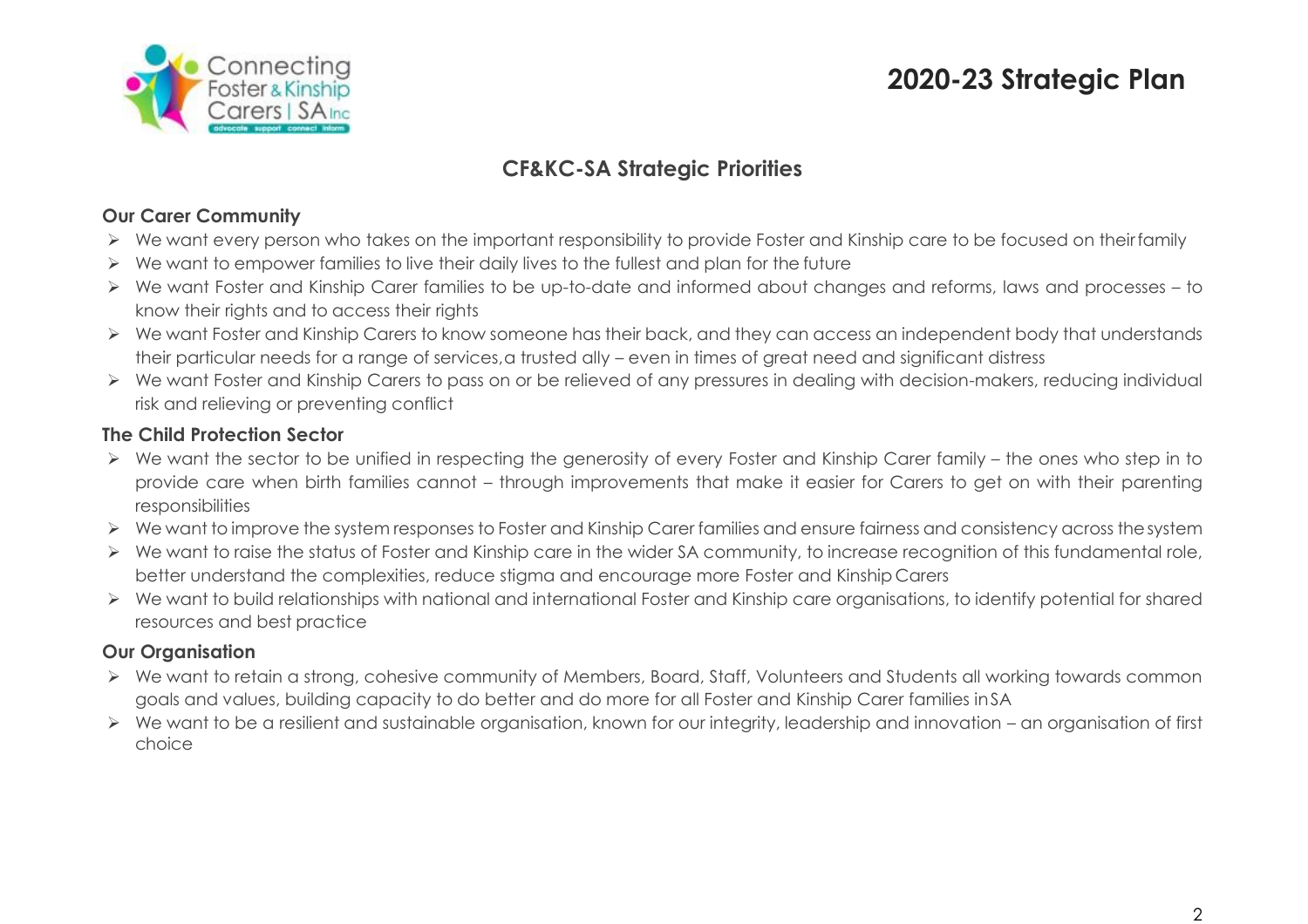

#### **CONNECT**

#### to connect our Carers and build a positive Carer community

- Ensure that every approved Foster & Kinship Carer in South Australia is a member of CF&KC-SA
- Develop and sustain reference groups to connect Carers and inform our systemic advocacy
- Develop and sustain support groups to connect Carers, provide support and inform our systemic advocacy
- Provide high quality Carer events to acknowledge their contribution to the child protection sector
- Provide opportunities for Carers to connect with each other
- Develop a mentor program for new Carers

## **ADVOCATE**

#### ensure Carer voices are heard in matters that affect them and their rights are upheld through high quality individual advocacy, which then informs systemic change

- Provide high quality individual advocacy to inform systemic change
- Provide high level systemic change to increase the rights for Carers, ensure fairness and consistency across the child protection system
- Ensure Carers are informed, supported, consulted, valued & respected as per the Statement of Commitment for Foster & Kinship Carers, launched 25 June 2020
- Ensure Carers can access high quality legal advice regarding child protection issues
- Collaborate with interstate peak agencies to:
	- 1. develop a national advocacy program
	- 2. improve our services and develop a consistent National approach and joint advocacy projects
- Improve support for Aboriginal Carers and non-Aboriginal Carers caring for Aboriginal children and young people
- Improve support for Culturally & Linguistically Diverse (CALD) Foster & Kinship Carers
- Improve support for Foster & Kinship Carers caring for children and young people living with disabilities
- Lobbying relevant government departments and agencies to ensure the Carer voice is heard
- Lifting Carer profile and removing stigma